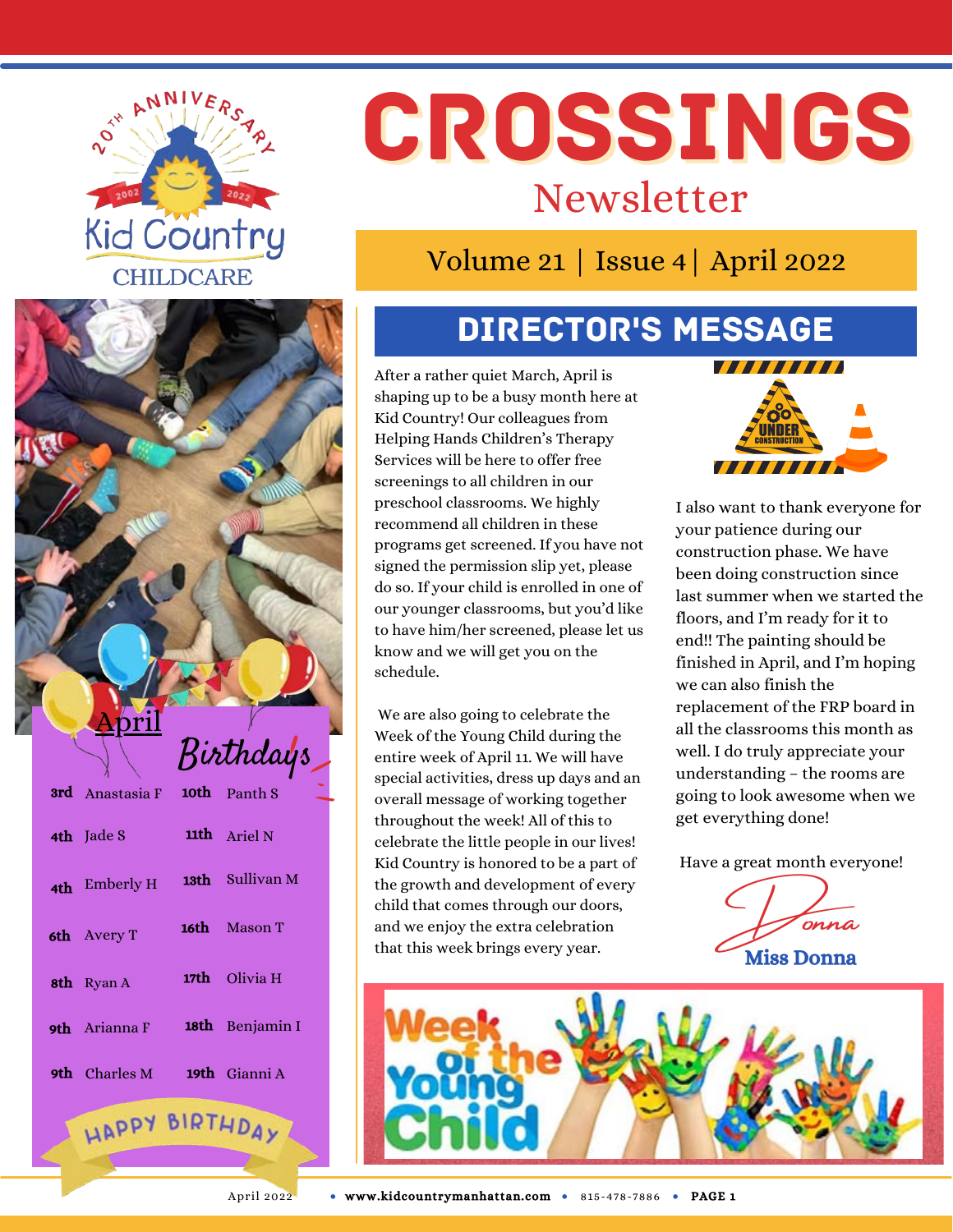



#### Yellow Ducks

March was all about enjoying outdoor experiences and learning about spring elements. With the warm weather, the Yellow Ducks were able to experience the outdoors beyond going for walks. The teachers expanded their outside adventures by playing on the little playground. Playing on the playground enhances many developmental domains such as physical, social-emotional, and math concepts. The children can move and explore within their personal abilities. The socialemotional advantages include interacting with peers, especially the Purple Parrots. Children learn from adults; however, they also learn from their peers. When the Ducks interact and observe the older children, they are connecting abilities to activities. Finally, the developmental domain of mathematics is influenced outside through spatial relations and angles. Outdoor play incorporates important learning methods as well as fresh air for the children!

 $\cdot$   $\frac{1}{2}$ 



In addition, the Yellow Ducks were also introduced to the concept of caring for living things through our spring unit. The Ducks enjoyed activities such as Egg Carton Garden and Garden Party. During these activities, the children interacted with fake plants, flowerpots and plastic garden tools as they practiced watering, digging with shovels, and planting. Knowing infants learn about the world through their senses, the Yellow Duck teachers created safe, interactive and developmentally appropriate indoor and outdoor learning environments. While

exploring the environments, the teachers conversed with the Ducks about what they were experiencing. Overall, the month of March was filled with nature as well as new memories and experiences. Moving forward, we will continue exploring the outdoors

and incorporate new learning environments. We know that contact with nature is a source of amusement, curiosity and inspiration for children and can also reduce the stress of being indoors! We are hoping to get out every day if the weather permits!

#### Purple Parrots

The month of March brought rainbows, green, and transportation to the Purple Parrots classroom. The Purple Parrots

were busy learning the colors of the rainbow, all things GREEN, and different types of transportation vehicles. What a busy month!

The Purple Parrots kicked off the month with Dr. Seuss week! The Purple Parrots have read a couple of the Dr. Seuss books

throughout the week, "The more that you read, the more things you will know. The more that you learn, the more places you'll go" (Dr. Seuss). The Purple Parrots have been loving reading during circle time! Reading can enhance children's imagination and curiosity and helps them develop their brain, ability to focus, and communication skills. The Purple Parrots completed an activity that went along with each Dr. Seuss book we read. Some of the activities included dotting fish, painting Dr. Seuss' hat, and a green eggs and ham dramatic play activity. Everyone had a blast celebrating Dr. Seuss' birthday!



Miss Karen, Miss Amy, and Miss Gina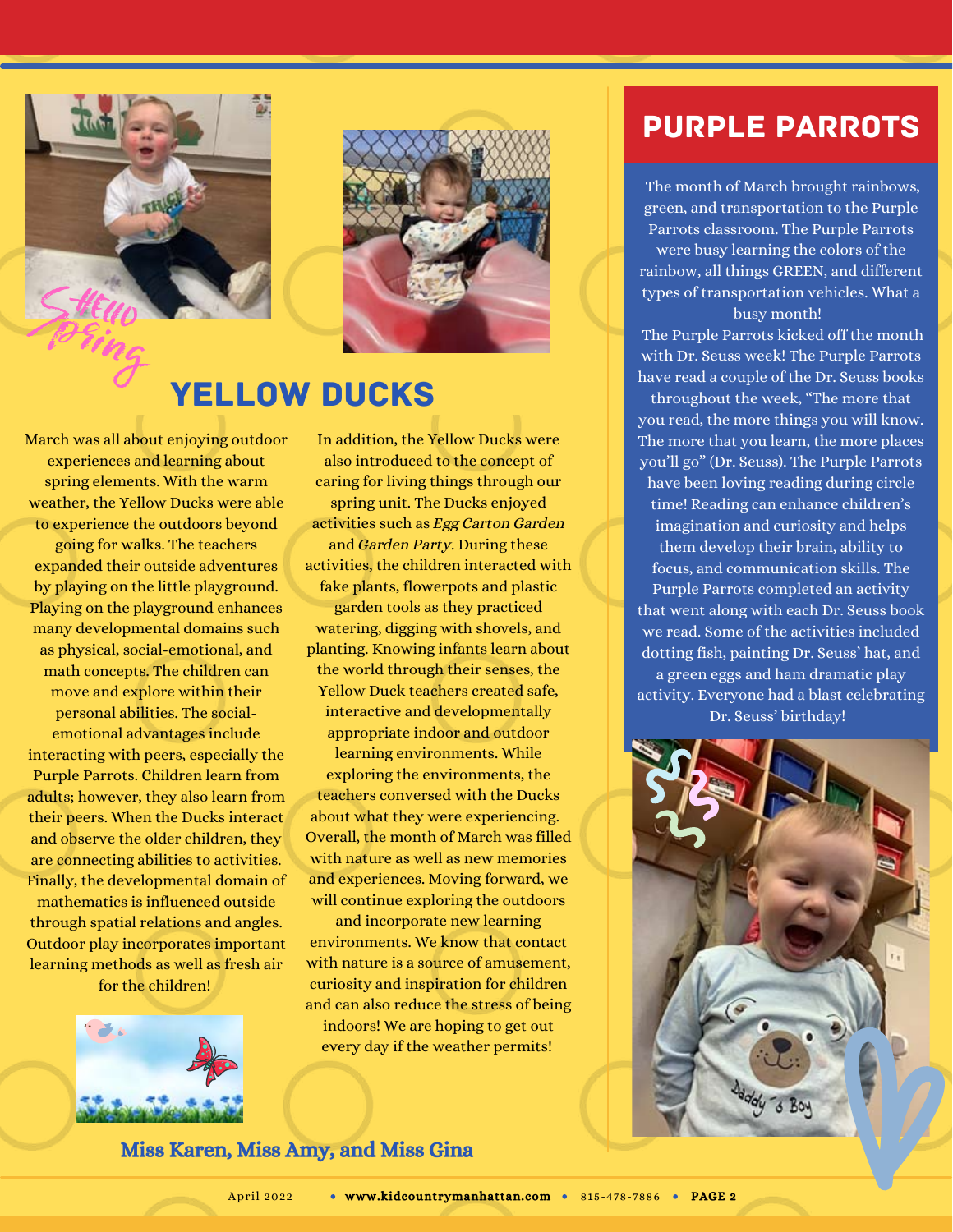#### Purple Parrots continued...

The next few weeks were filled with rainbows and the color, GREEN for St. Patrick's Day. The Purple Parrots explored the visual arts to learn the different colors of the rainbow. Some activities included watercolor painting, painting with cars, and rainbow coffee filters. The Purple Parrots used a variety of art materials to create masterpieces. Allowing the children to explore the arts in a variety of ways and develops their cognitive, social-emotional, and multisensory skills.

That sneaky little leprechaun did it yet again! That little leprechaun took a visit to our classroom and left some goodies behind! The Purple Parrots celebrated St. Patrick's Day all week long by learning about all things GREEN with a green sensory bin, painting shamrocks, and a fine motor coin drop. The Purple Parrots dressed in all green and ate a special treat of Lucky Charms on St. Patrick's Day! We are excited to see what next month will hold for us! With the weather getting warmer we will be spending a lot more time outside, please remember to still send your child in a jacket as the morning could still be a little chilly outside.

Ms. Kathy, Ms. Emily S, Ms. Emily K



#### Red Robins

March was an exciting month for the Red Robins! The children explored a fun week of Dr. Seuss where we enhanced our fine motor skills as we created fun, colorful artwork using a variety of art medias. The Robins also enjoyed all things rainbows and colors this month! The children engaged in a colorful, fun science experiment while exploring colors. The Robins were encouraged to discover cause and effect relationships when the baking soda, vinegar and food coloring mixed to create a fizzy colorful explosion! So cool! The Robins then strengthened their fine motor skills through a variety of activities including stringing beads, using glue sticks to complete artwork, and drawing with chalk on the pavement outside. The sidewalk chalk was just the beginning as the children and teachers were excited to continue to spend more time outdoors as the weather warmed up.

Ms. Rhi, Ms. Grace, & Ms. McKenzie



While outside, the Robins enhanced their gross motor skills as they played many games together including, Duck Duck Goose. Riding bikes around the big playground is another great way for the Robins to strengthen those large muscle skills and balance.

The Robins are looking forward to what the next month brings as we settle down on the farm! The Robins will be learning all about barns, farm animals and the Ms. Kelly, Ms. Julian, types of food grown on a farm.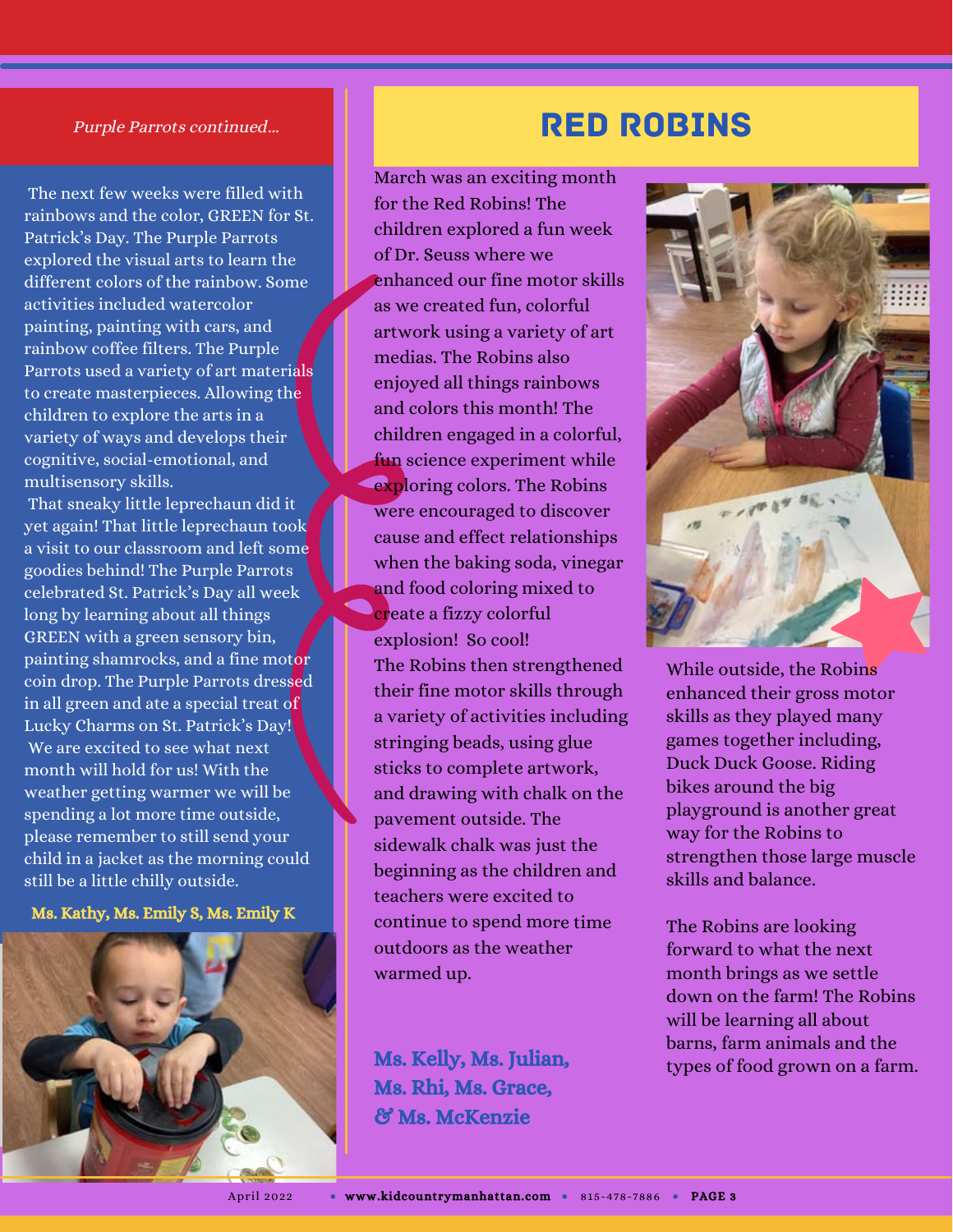#### Green Frogs

The Green Frogs have blasted off into space for an exploration of the planets and stars! We began our study by creating planets for the solar system. We worked cooperatively while we painted the planets in our solar system. The Green Frogs painted with tin foil, paint brushes, and sponges to create different textures in the paint. The Green Frogs are currently building their name rockets! As we use our fine motor skills to write and glue down letters, we also worked on our letter recognition. To further explore the galaxy, we used our fine motor skills to create space shuttles, complete with a window for our bright astronauts faces! The Green Frogs also used their creativity to decorate their space shuttles with stickers and an array of different colors. As we soared around the galaxy, we saw all kinds of constellations that the Green Frogs created using their fine motor skills with chalk and stickers. The Green Frogs put star stickers on a black paper and connected their stars to reveal their unique constellation. They then named their creative constellation.





As we continued our exploration into space, we saw a shooting star! The Green Frogs created their own shooting stars by cutting a streamer and attaching it to the star. We measured the Green Frogs and had them cut the streamer to their height. As we did this, we discussed numbers and the letters of their name that was written on the star. As we continue to explore the solar system, we will expand our vocabulary and discuss each planet more in-depth.

#### Ms. Fran, Ms. Valeria and Ms. Kelsey

#### Orange Owls

The Owls took off this month with all things transportation! We flew high, dove low, and zoomed cross country as we discussed how each mode of transportation works, are built, and why we need each of them. The Owls especially loved being able to then put their skills to the test as they created their own boats, planes, and racetracks. To create their boats the Owls were encouraged to choose various parts of a water bottle, tape, paper, straws, and other forms of media. With these items they were to create a boat that would float across our sensory table filled with water. Some knew that adding paper would be detrimental while others wanted to try paper along with tape to see if it would become water resistant. This project was a great way to encourage hands on cause and effect as well as critical thinking.

We closed out the month venturing into building and construction. A lot of talk about construction was brought up while adventuring in our modes of transportation. Within these talks it lead our Owls right into how buildings are made, why each one is important, and both tools and materials needed to create such grand structures!

Ms. Bailey, Ms. Holly, Ms. Victoria, Ms. Julie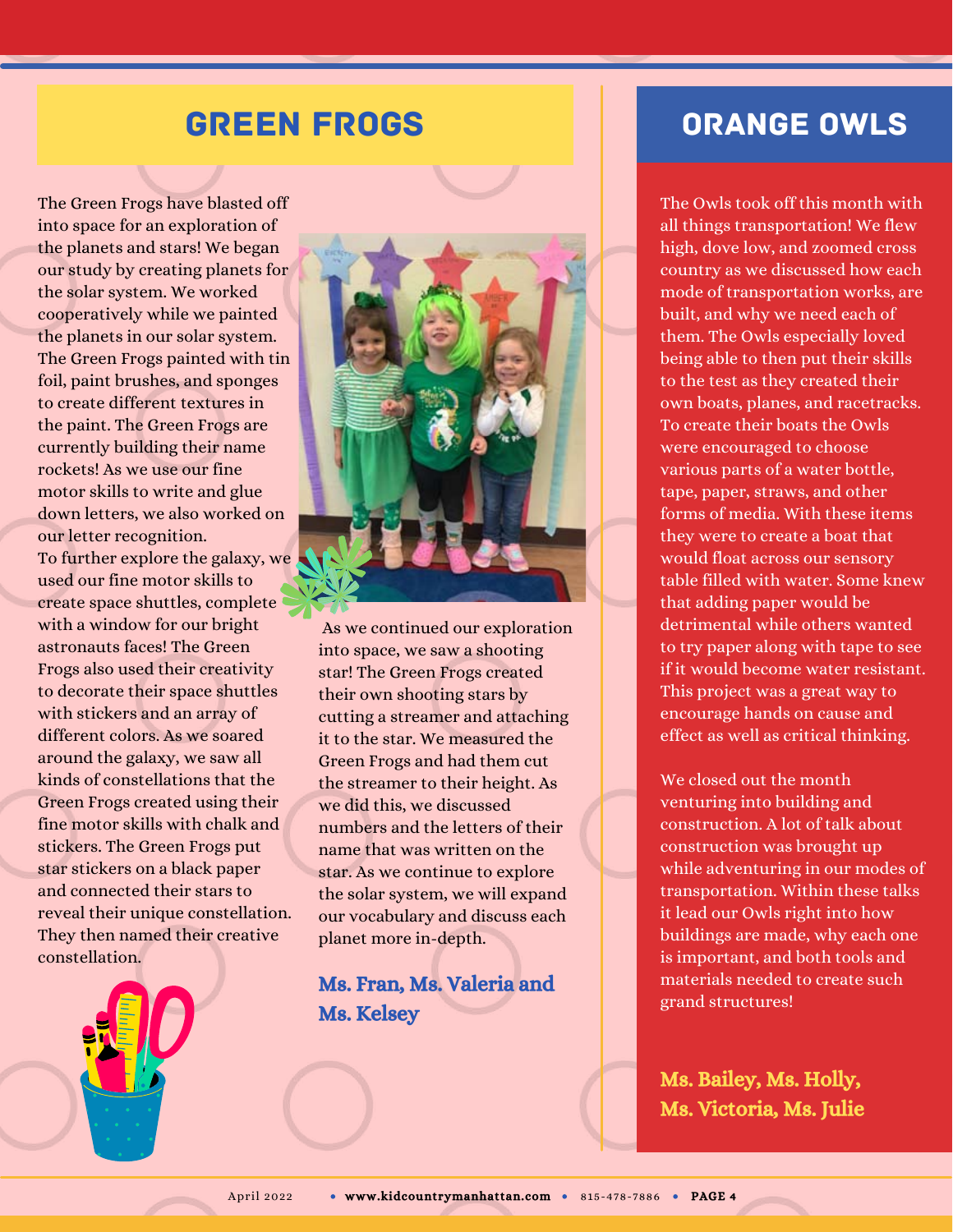







#### Blue Gills

Spring is finally here, and what better way to celebrate Spring than to build the best leprechaun trap in the world! We heard that leprechauns are pretty lucky fellows and that they have lots of gold coins, so we decided to try to trap a leprechaun so we could have some of that lucky goodness. Now the first thing we needed to do was to make a plan. We all put our ideas together and came up with a fool proof plan, because those leprechauns are pretty tricky and clever. Boxes were the first idea, but we had to decide what we were going to do with them. Well, we colored those boxes the colors of the rainbows and added some green glitter to them to be attractive to their eyes. But we didn't stop there. We then decided to turn the boxes into a hotel for the Leprechaun to take a nap. Next we figured that if we built our trap around a block structure, maybe it would fool a leprechaun. So we built a really big block structure around our trap and even taped some of the extra rainbows to the blocks to make it more inviting.

We then had the question "how are we going to get him in there?" Well we heard that they like cereal, so we put a big long trail of it leading to the trap. Throughout the day we kept checking that trap to see if a leprechaun made an appearance, but no luck. We then decided to go outside for a bit to make the room a little quiet. When we came back to our classroom, were we in for a really big surprise! OUR TRAP WAS SPRUNG! There were cereal pieces all over the place and a big mess! We didn't have any luck catching that leprechaun, but he left us a whole lot of gold coins to enjoy. Boy did we have a lot of fun creating that trap and the best part is that we worked together as a team to get the job done because cooperative play and learning to communicate is what it is all about! Please don't forget the warmer weather is approaching. Please make sure that your child comes to school every day in the appropriate outerwear. We will be going outside

everyday unless it's raining.

Ms. Rhonda and Ms. Wendy